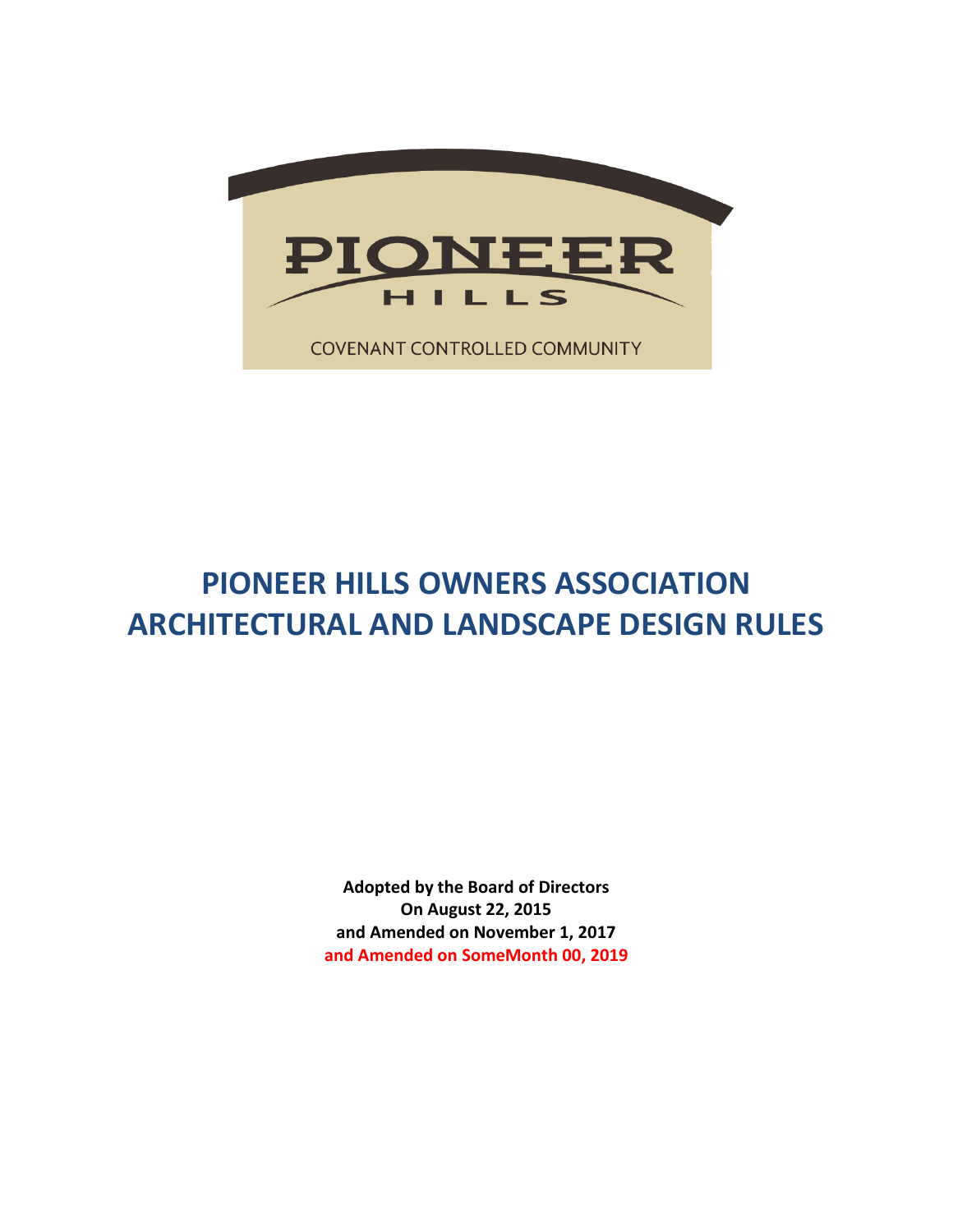Pioneer Hills Homeowners:

You are a member of the Pioneer Hills Owners Association, a community association as provided under the Colorado Common Interest Ownership Act, C.R.S. §38-33.3-101, et seq., as amended (the "Act"). Per the recorded covenants, which are a condition of the ownership of your property, all members of the Pioneer Hills Owners Association and their properties are subject to Architectural Control as set forth in the recorded covenants as well as in the Architectural and Landscaping Design Rules.

Architectural Review includes, but is not limited to (a) the construction, installation, erection or expansion of any building, structure, or other improvement, including utility facilities and fencing, (b) the demolition or destruction, by voluntary action, of any building, structure, or other improvement, (c) the landscaping, grading, excavation, filling, or similar disturbance to the surface of the land including change of grade, change of ground level, change of drainage pattern, and (d) any change or alteration of any previously approved improvement to property, including any exterior change of appearance, texture or color.

Properly exercised architectural control will create and preserve an attractive community and preserve property values.

The lots subject to these Architectural and Landscaping Design Rules are divided between (4) Neighborhoods. A Neighborhood exhibit and a breakdown of lots located within each Neighborhood appear on the following pages. When reviewing these guidelines, you should refer to the guidelines specific to your Neighborhood.

## **Note: While Neighborhood II continues to be a semi-autonomous Sub-Association, Neighborhood II/Sub-Association homeowners are subject to additional restrictions as enumerated in this document.**

Please refer to the enclosed Rules for information about design restrictions for the Pioneer Hills Owners Association and the proper procedure to submit plans for approval and acceptance. Contact information for submittals are located on the Design Review Form and Design Acceptance forms, or by visiting the community website. The website may be found at: [www.pioneerhillsowners.com.](http://www.pioneerhillsowners.com/)

Should you have any questions, please contact the Pioneer Hills Owners Association management company. Contact information is located on the Design Review and/or Acceptance Forms.

Sincerely,

Board of Directors Pioneer Hills Owners Association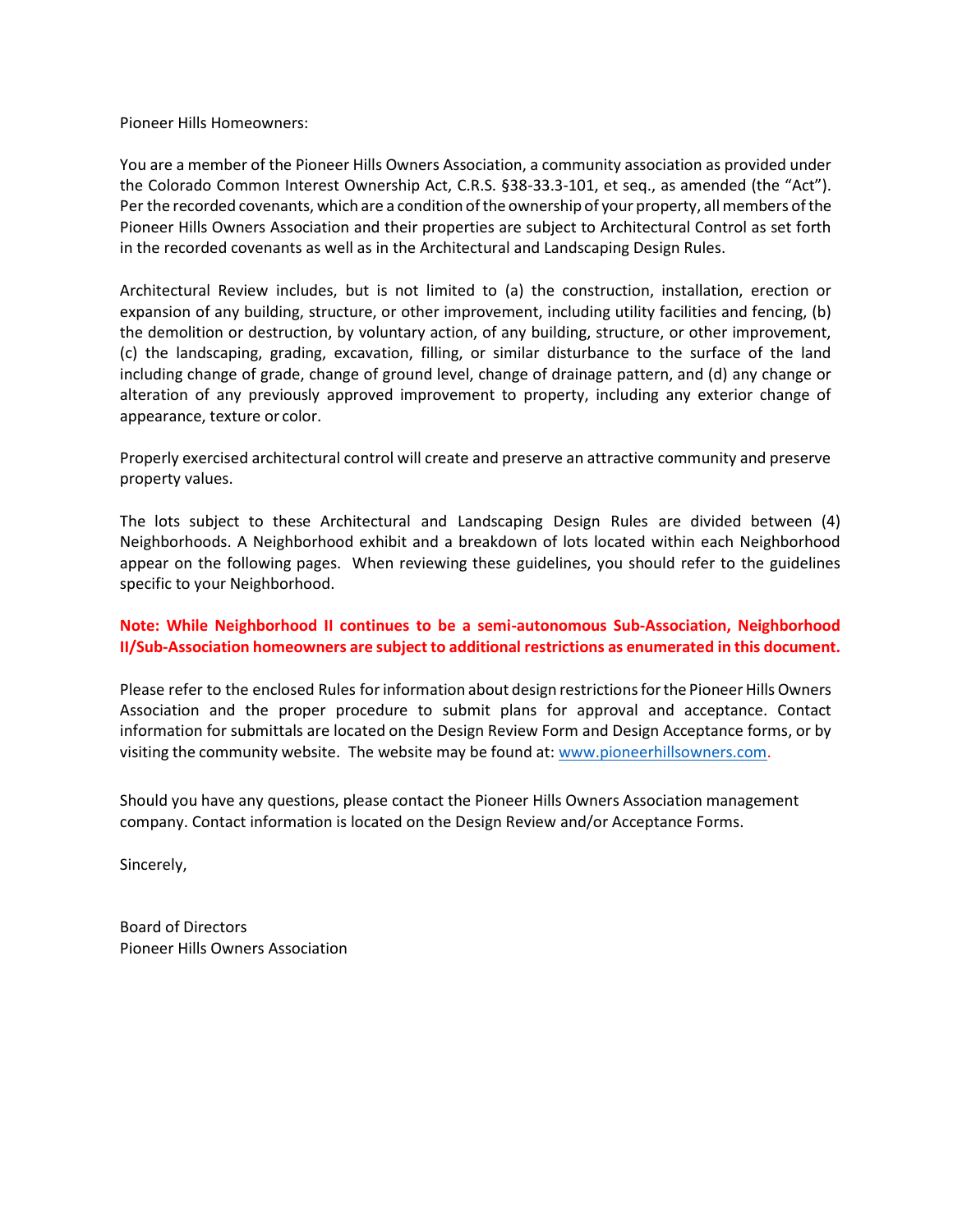# **Legal Description of Neighborhoods:**

| Neighborhood I:         | <b>Single Family Detached Lots</b>                                                                                                                                                                                                    |
|-------------------------|---------------------------------------------------------------------------------------------------------------------------------------------------------------------------------------------------------------------------------------|
|                         | Pioneer Hills at Cherry Creek Neighborhood<br>Lots 1-21, inclusive, Block 1<br>Pioneer Hills Subdivision, Filing No. 7;<br>Lots 1-14, inclusive; Block 1 and Lots 1-12, inclusive, Block 2<br>Pioneer Hills Subdivision, Filing No. 8 |
| Neighborhood II:        | <b>Pioneer Hills Townhomes Sub-Association</b>                                                                                                                                                                                        |
|                         | Lots 1-27, inclusive and Lots 100-105, inclusive, Block 2<br>Pioneer Hills Subdivision, Filing No. 5                                                                                                                                  |
| Neighborhood III:       | <b>Pioneer Hills Ryland Townhomes</b>                                                                                                                                                                                                 |
|                         | Lots 2-35, inclusive and Lots 82-91, inclusive, Block 1;<br>Lots 28-36, inclusive; Lots 83-99, inclusive and<br>Lots 106-144, inclusive, Block 2<br>Pioneer Hills Subdivision, Filing No. 5                                           |
| <b>Neighborhood IV:</b> | <b>Pioneer Hills Paired Homes</b>                                                                                                                                                                                                     |
|                         | Lots 1-42, inclusive, Block 1<br>Lots 7-46, inclusive, Block 2<br>Pioneer Hills Subdivision, Filing No. 10                                                                                                                            |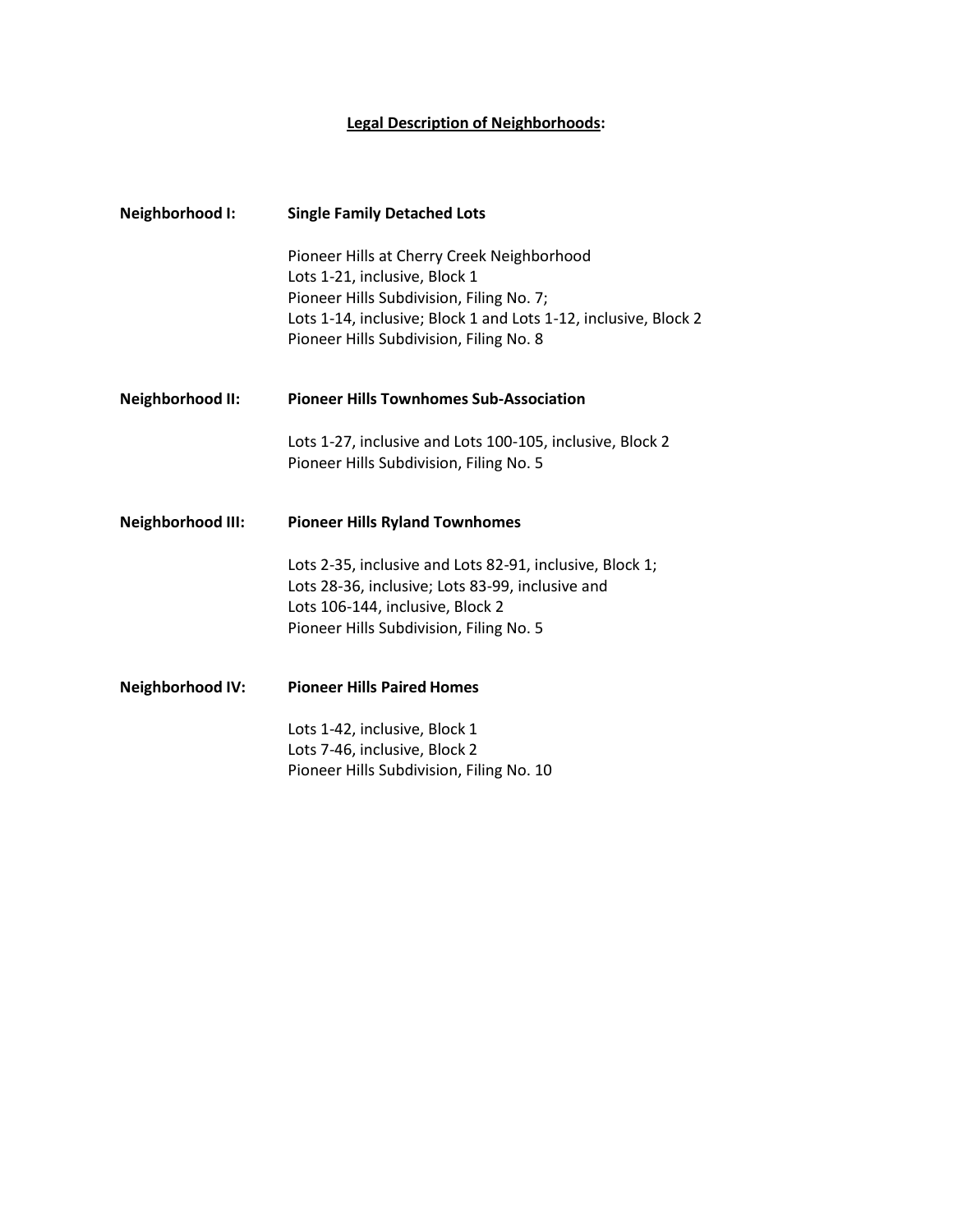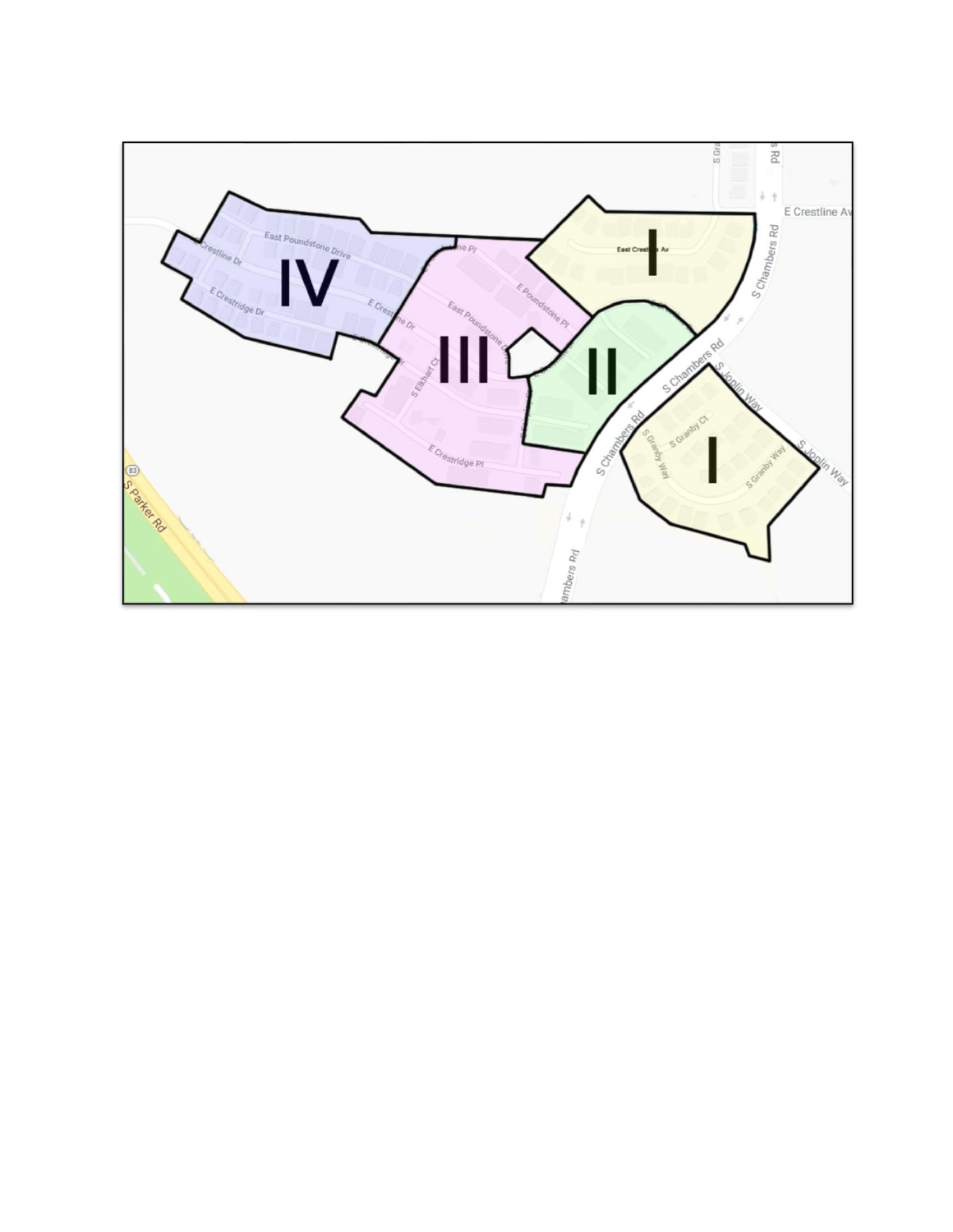# **ARTICLE I INTRODUCTION**

These Architectural and Landscape Design Rules have been prepared and/or modified by the Board of Directors ("Board") of Pioneer Hills Homeowners Association, Inc. ("Association") and are enforceable by the Association as provided by the Community Declaration for Pioneer Hills as well as the Supplemental Declaration for Pioneer Hills and any subsequent amendments or supplements to the Declaration.

The purpose of this document is to provide basic information about the Association, its Architectural Review Committee ("Committee" or "ARC"), Design Review submittal procedures for Improvements to Property, and other rules and regulations of the Association related to architecture and landscape. Please thoroughly review and consult the provisionsof these Rules when preparing a request for the Architectural Review Committee.

The Architectural and Landscape Design Rules are not intended to supersede applicable Federal, State, or local codes or ordinances or laws. In case of conflict or discrepancy, or for subjects not addressed in the Architectural and Landscape Design Rules the governing agencies, codes and/or regulations shall take precedence.

The community is comprised of four (4) different Neighborhoods. Specific restrictions may apply, depending upon the Neighborhood in which you reside.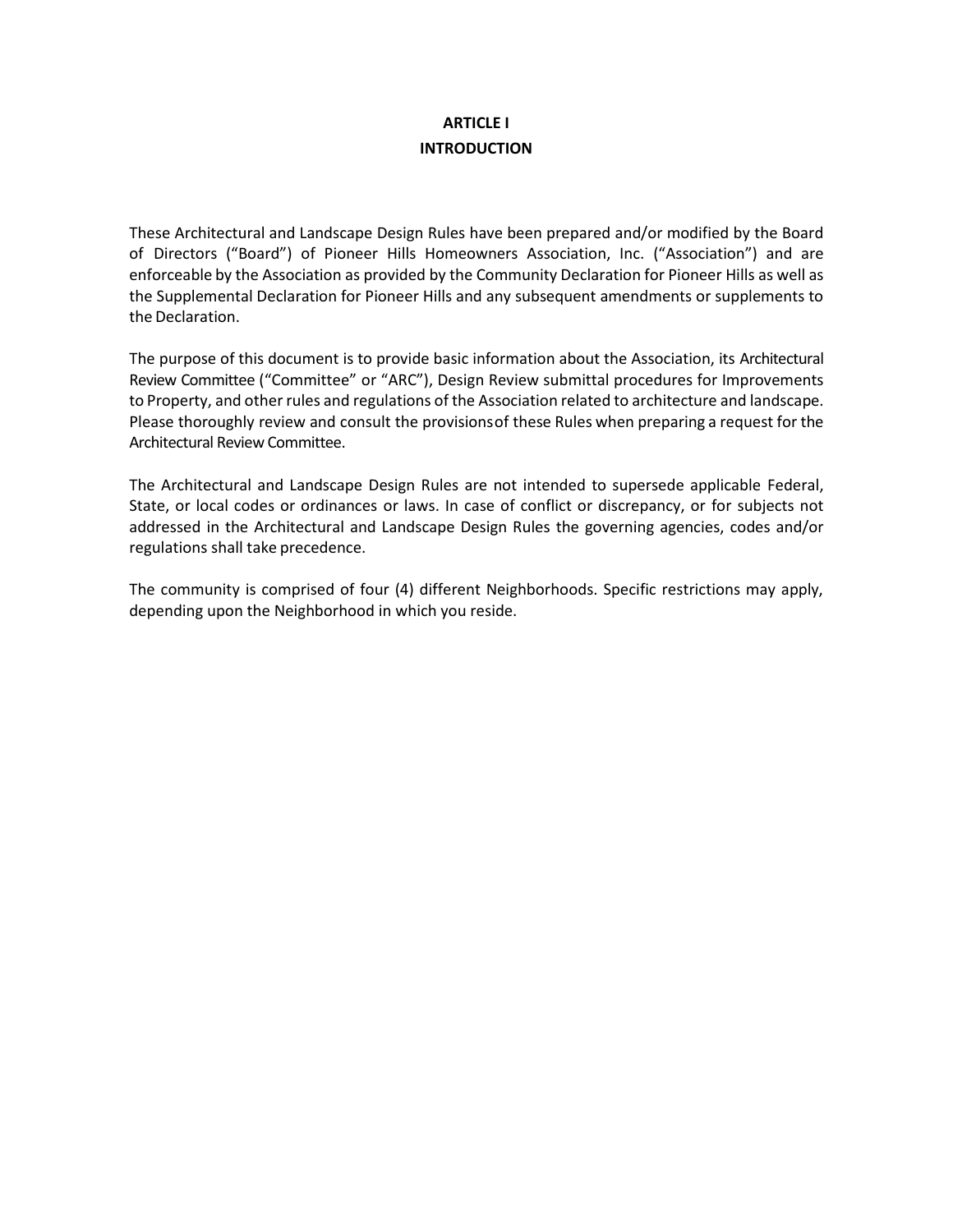#### **ARTICLE II DESIGN REVIEW SUBMITTAL PROCEDURES**

The improvements you plan to make on your property **MUST BE SUBMITTED TO AND APPROVED BY THE ARC PRIOR TO COMMENCEMENT AND INSTALLATION**. The term "Improvements" includes but is not limited to all improvements, structures, and any appurtenances thereto or components thereof of every type or kind, and all landscaping features, to include, without limitation, buildings, outbuildings, swimming pools, tennis courts, patios, patio covers, awnings, solar collectors, painting or other finish materials or any visible structure, additions, walkways, sprinkler systems, garages, driveways, screening walls, retaining walls, stairs, decks, landscaping hedges, windbreaks, plantings, trees, shrubs, flowers, vegetables, sod, gravel, bark, exterior light fixtures, water features, poles, fixed basketball backboards and hoops, signs, exterior tanks, utilities, facilities, pipes, lines and exterior air conditioning, cooling, heating and water softening equipment if any. Owners may remodel, paint or decorate the interior of their structures without approval.

The ARC shall exercise its reasonable judgment to the end that all Improvements conform to and harmonize with the existing surroundings, residences, landscaping and structures. The ARC is not bound by decisions made regarding other homes. Each home and the Improvements located thereon are unique and may be treated differently by the ARC.

In addition to the required approvals of the ARC, the construction, erection, addition, deletion, change or installation of any Improvement shall also require the applicant to obtain the approval of all governmental entities with jurisdiction there over, and issuance of all required permits, licenses, and approval of all such entities.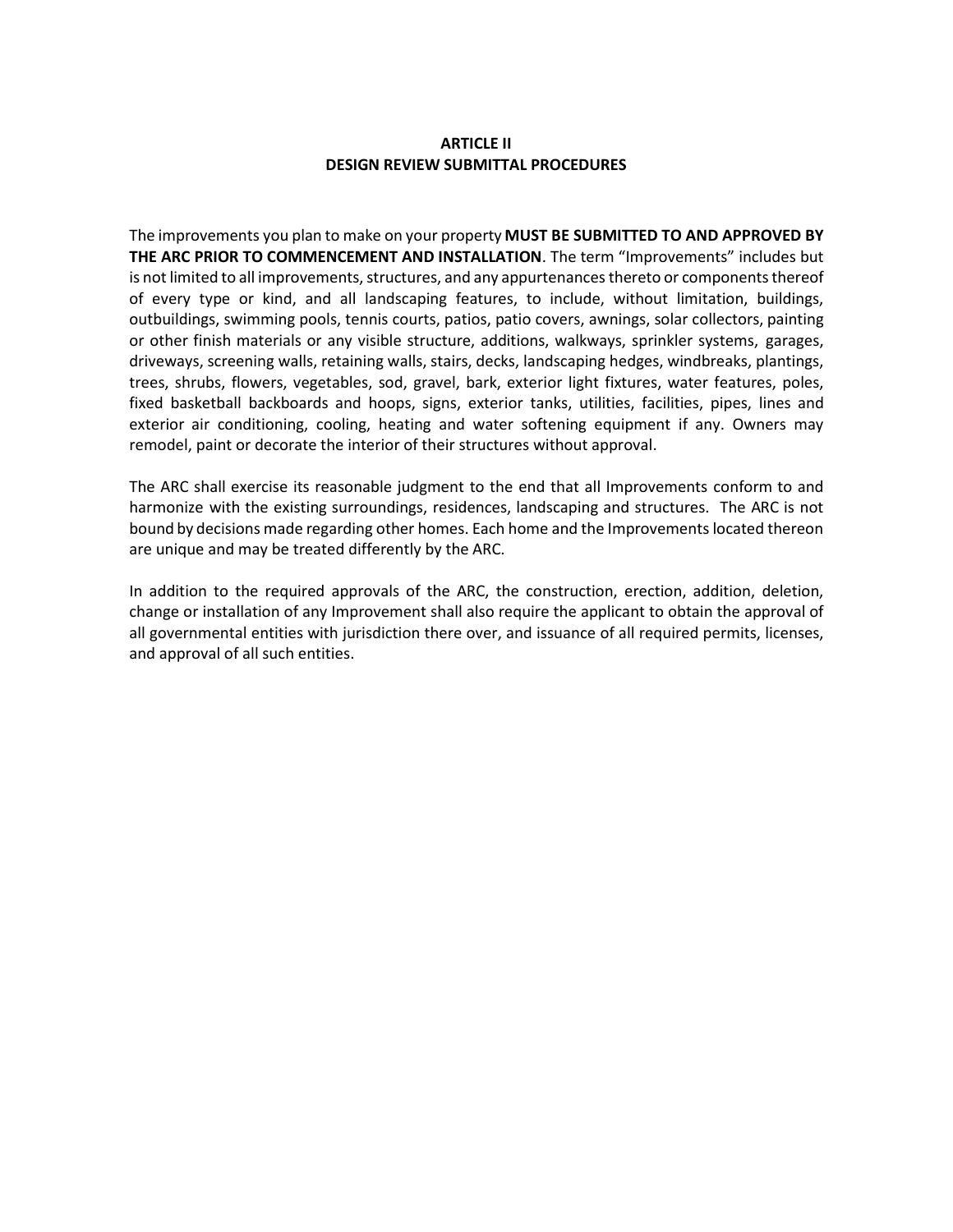## **ARTICLE III PROCEDURES**

- 1. Prior to Project
	- a. Submit Design Request form {retrieved from the Association website)
	- b. Plans and specifications should be detailed and include the following:
		- i. Plot plan showing the location of the Improvement(s).
		- ii. Landscaping descriptions identify trees and shrubs and quantity and species for each, mulch areas, flower beds, vegetable plots, and pathways, play equipment, etc.
		- iii. Height, width, length, materials description, and color samples for any structures or equipment.
		- iv. The Committee may require that other materials and additional information be provided.
	- c. The Committee shall decide each request for approval within forty-five (45) days after the complete submission of all plans, specifications and other materials and information which the Committee may require in conjunction therewith. If the Architectural Review Committee fails to decide any request within forty-five (45) days after the complete submission of all plans, specifications, materials and other information with respect thereto, then such request will be deemed to have been denied by the Committee.
	- d. Decisions will be mailed to you in written format and will be one of four responses:
		- i. Approved
		- ii. Approved with Conditions
		- iii. Denied Request for additional information
		- iv. Denied
	- e. If a request is denied, you may appeal the decision of the ARC by submitting a written request through the management company within ten (10) days of decision. The appeal will be scheduled between the homeowners and the Board of Directors for resolution. The decision of the Board shall be final. No additional or further appeals are permitted, nor will any be recognized.
	- f. After approval of any proposed Improvement by the Architectural Review Committee, the proposed Improvement shall be accomplished as promptly and diligently as possible and in complete conformity with the terms and conditions of the approval.
		- i. Non-compliance will be deemed if
			- 1. Failure to complete the proposed Improvement within one (1) year or a shorter time period as designated by the ARC after the date of approval of the application, or
			- 2. Improvement is not in total and complete conformance with the terms and conditions of the approval.
	- g. The Architectural Review Committee may, in its discretion, grant extensions of time for completion of any proposed Improvement(s).
- 2. On Completion of Project
	- a. Submit Design Completion form {retrieved from the Association website)
- 3. Paired Home General Restrictions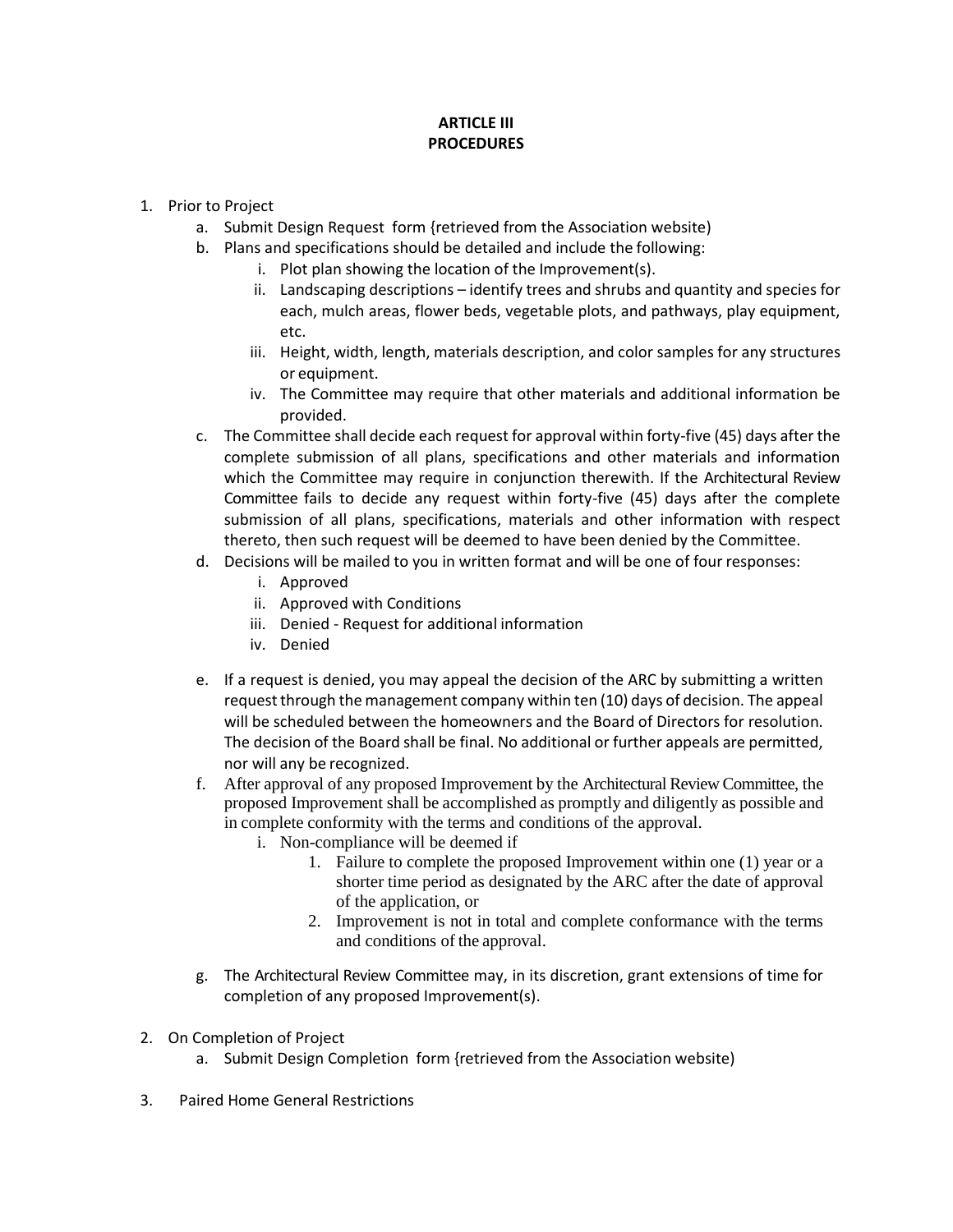- a. Homeowners shall not install any improvements, plantings, water features, wind chimes, bird baths, bird feeders, electric fences or other obstructions in the front, rear or adjacent tracts to their Lots, excepting within the fenced in rear yards in Neighborhood IV.
- 4. Townhome General Restrictions
	- a. Homeowners shall not install any improvements, plantings, water features, wind chimes, bird baths, bird feeders, electric fences or other obstructions in the front, side or rear of, or adjacent tracts to, their Lots.
- 5. Liabilities
	- a. The Association will not be responsible for any damage to any such obstructions or improvements located in the front, side or rear of, or adjacent tracts to, the Townhome Lots or the front, rear and side or adjacent tracts to the Lots in Neighborhood IV as a result of the Association's maintenance and repair activities.
	- b. Any Owner in violation of this restriction will be responsible for all costs incurred by the Association as a result of such violation, including without limitation, the cost of removal of such obstructions or Improvements and damage to mowers or other equipment.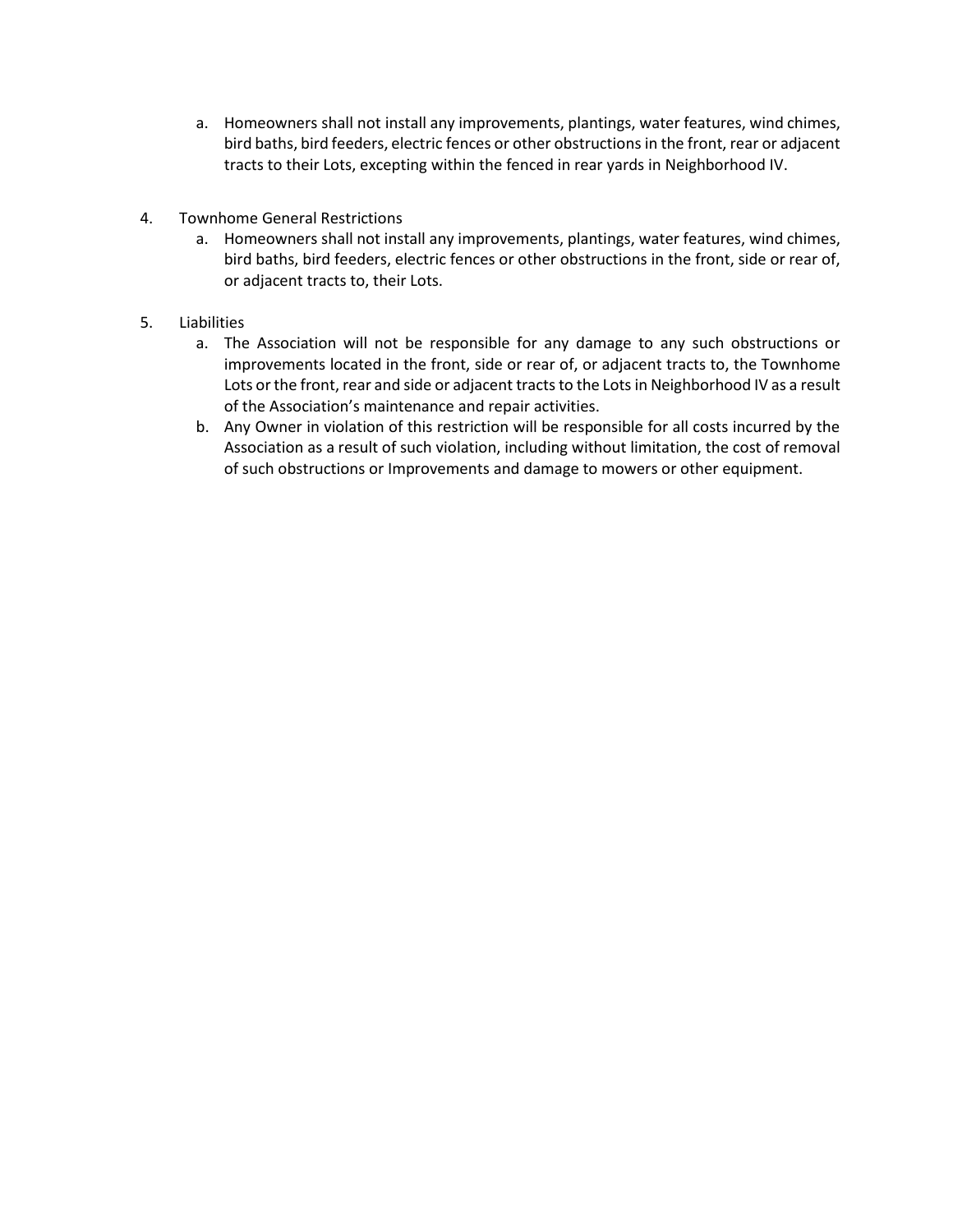## **ARTICLE IV RULES, REGULATIONS and GUIDELINES**

#### 1. **Air Conditioning Units (**See also **Swamp/Evaporative Coolers)**

- 1.1. Approval by the ARC is required for all neighborhoods;
- 1.2. Ground-mounted equipment must be installed in your rear or side yard and every effort should be made to locate it away from your neighbors' bedroom and living areas;
- 1.3. Rooftop units and window-mounted equipment are not permitted;
- 1.4. The ARC may require screen fencing or landscaping to camouflage the unit;

## **2. Address Numbers**

- 2.1. Approval is not necessary if replacement of address numbering matches exactly to existing size, location and color;
- 2.2. Approval is required by the ARC to replace or relocate existing address numbers or with anything of different shape, size, texture, etc.

## **3. Awnings & Overhangs**

- 3.1. Approval is required by the ARC prior to installation;
- 3.2. Awnings or overhangs should be an integral part of the house or patio design;
- 3.3. The color must be the same as, or generally recognized as, a complementary color to the exterior of the residence;
- 3.4. Submittal must include swatches of fabric/material to be used;
- 3.5. Awning must be of the retractable variety and closed when not in use;
- 3.6. Any awning or overhang must be kept in a neat, clean and attractive condition;

## **4. Basketball Hoops**

- 4.1. Not permitted in Townhome Neighborhoods;
- 4.2. Approval is not required for portable hoops provided they are stored out of view from any street, common area or ground floor of any adjacent lot and the following guidelines are met:
	- 4.2.1. Pole mounted hoops are not permitted;
	- 4.2.2. Home mounted hoops are not permitted;

## 5. **Birdbaths, Birdfeeders, Birdhouses**

- 5.1. Not permitted in Townhome Neighborhoods III;
- 5.2. Approval will not be required if the following guidelines are met:
	- 5.2.1. Birdbath does not exceed 2 feet wide x 2 feet long x 3 feet high in size;
	- 5.2.2. Birdhouse and/or birdfeeder does not exceed 1 foot wide x 1 foot long x 2 feet high in size;
	- 5.2.3. Birdfeed, birdbath or birdhouse is located in side or rear yard behind the fence only;

## 6. **Clotheslines**

- 6.1. Permanent clotheslines, drying racks and drying yards are not permitted in any Neighborhood;
- 6.2. Retractable-type clotheslines are subject to ARC approval;

## **7. Decks (**See also **Patios)**

- 7.1. Approval is required prior to installation of a new deck or before any changes are made to an existing deck;
- 7.2. Decks must appear to be an integral part of the residence;
- 7.3. No part of stairs or landings will be allowed to extend into the side property area beyond the foundation planes of the home;
- 7.4. Deck railing must also match that of the deck, existing railing on the house or the general scheme within the community;
- 7.5. Deck skirting is not allowed on decks that are more than 2ft above finished grade;
- 7.6. No freestanding decks will be approved;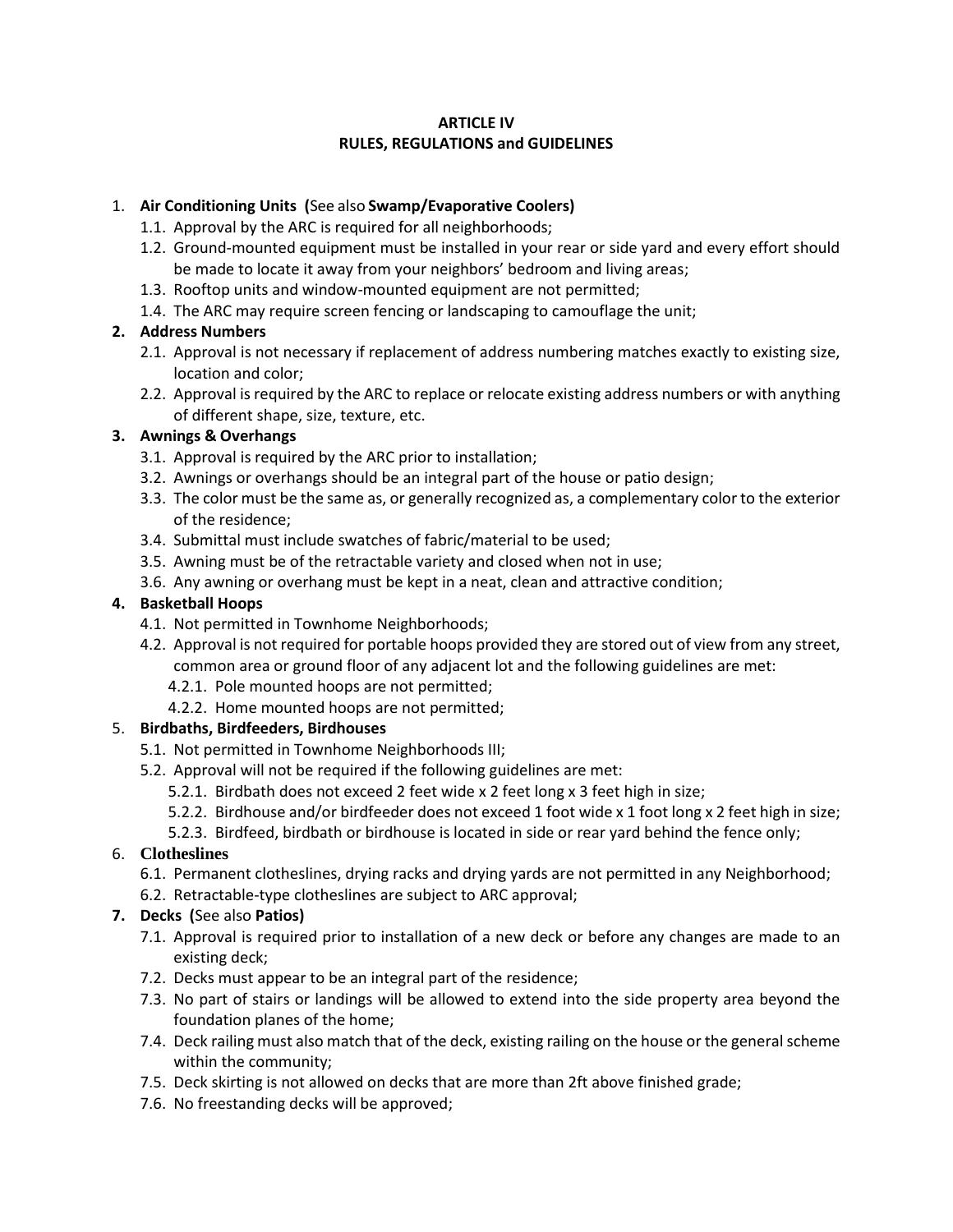- 7.7. All decks must comply with local ordinance standards for minimum setbacks;
- 7.8. The homeowner is responsible for deck maintenance;

# **8. Doors (**See also **Painting)**

- 8.1. ARC approval is required for any changes;
- 8.2. Screen/Storm/Security doors: Must be a neutral color, or match existing color of home;
- 8.3. Ornamentation such as scrollwork and filigree is not permitted on the screen/storm/security door;
- 8.4. Unpainted aluminum doors are not permitted;

# 9. **Drainage**

- 9.1. There shall be no interference with the established drainage pattern over any property within the Community except as approved in writing by the ARC;
- 9.2. Approval shall not be granted unless provision is made for adequate alternate drainage;
- 9.3. The "established drainage pattern" shall mean the drainage pattern that exists at the time the overall grading of any property is completed by the builder/developer and shall include any established drainage pattern shown on any plans approved by the ARC;
- 9.4. Each property owner is required to contain mud, silt, or other debris on his/her own property;
- 9.5. Owners are not allowed to increase or decrease historical flows of water onto adjacent common area tracts or a neighbor's property;

# 10. **Driveways & Sidewalks**

- 10.1. Extension, expansion or widening of a driveway is not permitted;
- 10.2. Parking in rear or side yard area is not permitted;
- 10.3. Sidewalk or walkway additions of any kind require prior approval of the ARC prior to installation;
- 10.4. Driveways in Neighborhood I subject to Concrete cancer, spalling, flaking, and/or multiple cracking may be required by the ARC to be repaired or replaced;

# 11. **Fences**

- 11.1. Approval is required prior to installation or modification of any fencing;
- 11.2. Perimeter/Open Space fencing installed by the builder/developer may not be removed, changed, or modified;
- 11.3. No homeowner-installed gates will be allowed in any fencing to provide access from lots to open space areas, common areas, or limited common areas;
- 11.4. No double fencing is permitted;
- 11.5. Each Owner shall be responsible for maintaining, repairing, and replacing, in a reasonably attractive manner, any fence located on such Owner's lot, unless such fence is to be maintained by the Association;
- 11.6. Any fence installed by the respective builder and located on a lot line between two Lots shall be maintained jointly by the Owners of such Lots;
- 11.7. Any fence located on a lot line between two lots that was installed by one of the Owners shall be maintained on both sides and top by the Owner who installed the fence.

# 12. **Flags and Flagpoles**

- 12.1. All permanent flag installations require ARC approval;
- 12.2. The display of the American flag on an Owner's property is permitted provided that:
	- 12.2.1. the flag is displayed in a manner consistent with the laws applicable thereto (e.g., the Federal Flag Code P.L. 94-344; 90 stat. 810; 4 U.S.C SECS 4 to SECS10, as the same may be amended and/or replaced from time to time); and is attached to a flagpole not to exceed twenty (20) feet in height or attached to the structure of the home and must have a removable pole; and
	- 12.2.2. the flag is no larger than three feet by five feet in size.
- 12.3. The display of a service flag bearing a star denoting the service of the Owner or an occupant of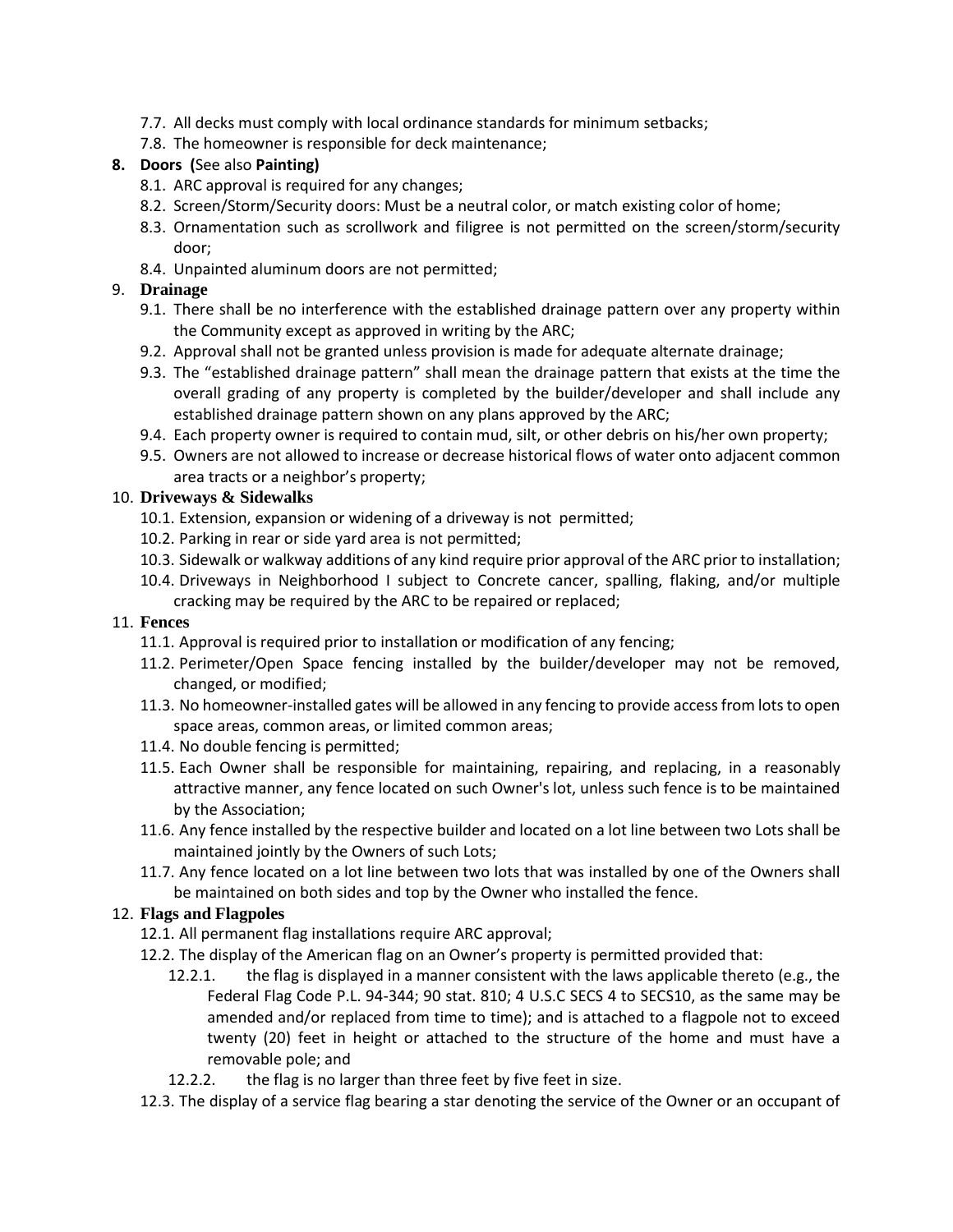the unit or of a member of the Owner's or occupant's immediate family in the active or reserve military service during a time of war or armed conflict is permitted provided that:

- 12.3.1. the service flag is located on the inside of a window or door of the residence, and;
- 12.3.2. the size and manner of display, is no larger than nine inches by sixteen inches in size;
- 12.4. Sports teams flags must follow the guidelines above and will be allowed during ONLY the calendar day of a single sporting event (not the entire sport season);
- 12.5. Holiday flags will be allowed not more than 15 days prior to the holiday, and must be removed within 3 days after the holiday;
- 12.6. ALL flags shall at all times be flown in a neat and attractive condition;
- 12.7. ALL OTHER FLAGS ARE PROHIBITED.

# **13. Gazebos & Other Accessory Structures (**See also **Sheds & Storage Structures)**

- 13.1. Gazebos and other structures are not permitted on any townhome lot;
- 13.2. Approval by the ARC is required prior to installation for all structures;
- 13.3. Each submittal will be considered on its individual merit and intent;

## 14. **Hot Tub, Spa, Sauna, etc.**

- 14.1. Approval is required by the ARC prior to installation of any exterior hot tub, spa equipment, sauna or jacuzzi;
- 14.2. The device and supporting equipment must be designed as an integral part of a deck or patio area;
- 14.3. installed in such a way that it is not immediately visible to, or will adversely impact neighbors by noise, drainage or other such problems;
- 14.4. The equipment will only be permitted in back yards at ground level;

# **15. Landscaping**

- 15.1. Single Family Homes Neighborhood One:
	- 15.1.1. Front and rear landscaping must be in a neat and attractive condition, this includes:
		- 15.1.1.1. regular and periodic lawn mowing;
		- 15.1.1.2. pruning of trees and bushes;
		- 15.1.1.3. removal of weeds;
		- 15.1.1.4. removal of dead foliage, and
		- 15.1.1.5. timely replacement of dead turf (grass, lawn);
	- 15.1.2. Approval of the ARC is required prior to the installation of artificial turf;
	- 15.1.3. Artificial turf is allowed ONLY in back yards fully enclosed by a fence and must not be visible from the street or any common area tracts;
	- 15.1.4. Homeowner is responsible for irrigation (water) costs for front, side and rear yards;
- 15.2. Single Family Homes Neighborhood Four:
	- 15.2.1. Side yard landscaping must be installed within six months after initial conveyance of the Property to the Owner, with consideration given to planting season.
	- 15.2.2. Landscaping plans must be submitted to the ARC for review and approval prior to installation;
	- 15.2.3. Side yard landscaping must be in a neat and attractive condition, this includes:
		- 15.2.3.1. regular and periodic lawn mowing;
		- 15.2.3.2. pruning of trees and bushes;
		- 15.2.3.3. removal of weeds;
		- 15.2.3.4. removal of dead foliage, and
		- 15.2.3.5. timely replacement of dead turf (grass, lawn);
	- 15.2.4. Approval of the ARC is required prior to the installation of artificial turf;
	- 15.2.5. Artificial turf is allowed ONLY in back yards fully enclosed by a fence and must not be visible from the street or any common area tracts;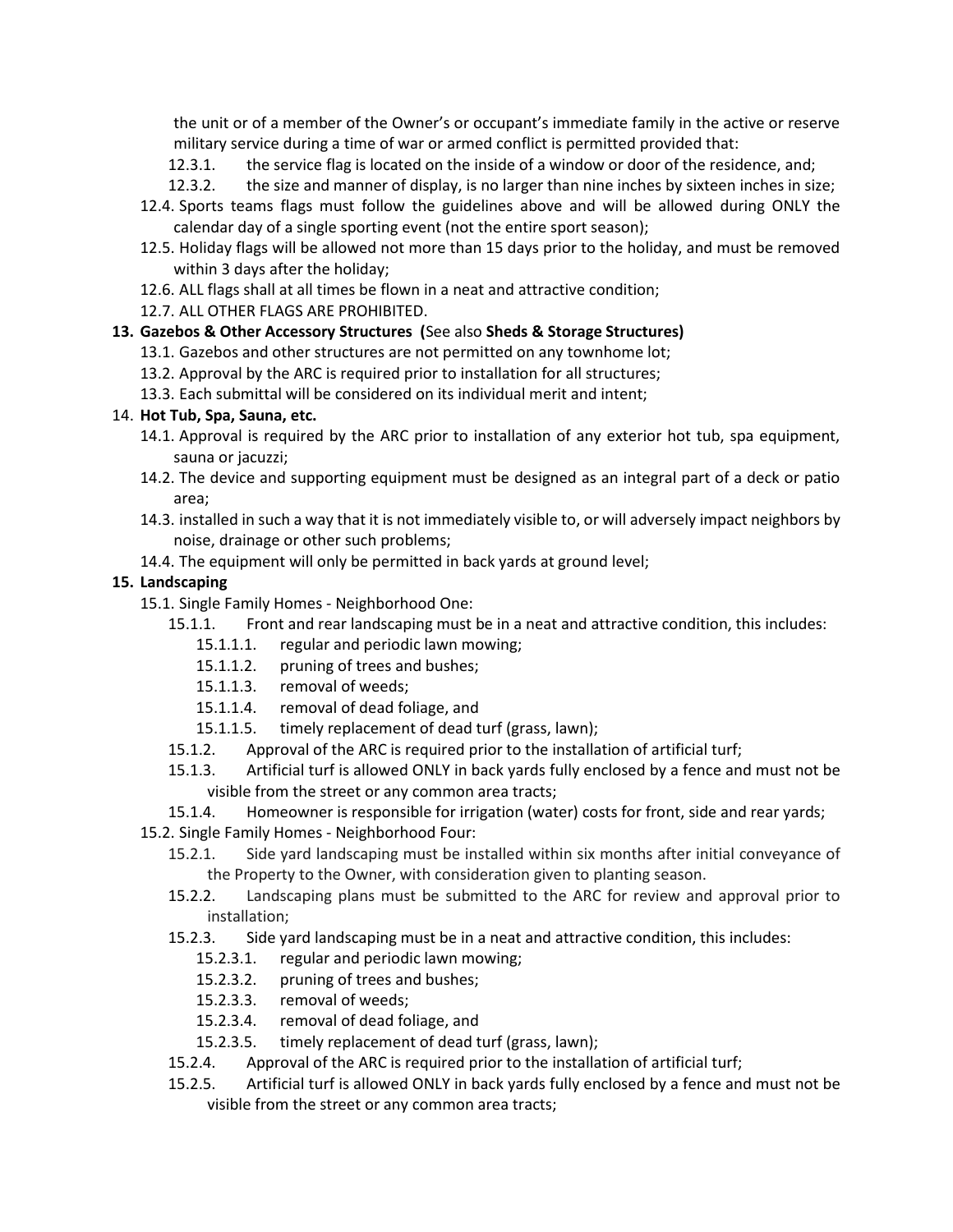- 15.2.6. Homeowner is responsible for irrigation (water) costs for side yards;
- 15.2.7. Any/ all plantings outside the front or back fences require ARC approval;

## 15.3. Townhomes – Neighborhoods Two and Three:

- 15.3.1. ALL landscaping is the responsibility of the Association.
- 15.3.2. Any/all plantings require ARC approval;

# 16. **Painting, Exterior**

- 16.1. Neighborhood I:
	- 16.1.1. Exterior painting requires ARC approval.
- 16.2. Neighborhoods II, III & IV:
	- 16.2.1. Exterior painting shall be conducted by the Association;
	- 16.2.2. Homeowners are not permitted to paint the home exteriors;

## **17. Patios**

17.1. ARC approval is required prior to modification or new installation of a patio;

# **18. Play Equipment**

- 18.1. Neighborhood One and Four
- 18.2. Play equipment such as sandboxes, playhouses and tents, putting greens shall require approval of the ARC;
- 18.3. Generally, such equipment may not be more than 10 feet high and must be in good repair (including painting) and located in the back yard and a minimum of 8 feet from any property line;
- 18.4. Equipment such as fort-style play structures, swing sets, climbing equipment, sport courts or any other equipment higher than 10 feet shall not be permitted;
- 18.5. The storage and use of toys, play equipment and temporary recreational facilities shall be stored out of sight when not in use;
- 18.6. Lots located adjacent to open space tracts, or along neighborhood thoroughfares will require special consideration by the ARC due to the potential increased visibility of the play equipment;

# **19. Retaining Walls**

- 19.1. Retaining walls may not be constructed by homeowners in the Townhome Neighborhoods.
- 19.2. Approval by the ARC is required for all retaining walls.
- 19.3. Any retaining/landscape wall in excess of 36" in height is required to have a professional engineer's certificate accompany the request.
- 19.4. Retaining walls cannot divert ground water onto adjoining properties;
- 19.5. Retaining walls cannot substantially change the existing drainage pattern;
- 19.6. Retaining walls may not be constructed from cinder blocks;
- 19.7. Retaining walls must be earth toned and must be integrated into the overall landscaping plan;

# **20. Roofing**

- 20.1. No roofing changes or installations are permitted in the Townhome or Paired Home Neighborhoods;
- 20.2. Approval is required before installation/repair;
- 20.3. Shingles must be composition roof material only;

# **21. Sheds and Storage Structures**

21.1. Sheds or storage structures are not allowed on any Lots.

# **22. Solar Energy Devices**

- 22.1. Approval by the ARC is required prior to installation;
- 22.2. All such devices must be integrated into the existing design of the home;
- 22.3. If roof mounted, shall be at the same pitch and angle of the existing roof;
- 22.4. No exterior plumbing may be visible from the street or adjoining properties;
- 22.5. All solar energy devices must be installed by a professional.

# 23. **Swamp/Evaporative Coolers (**See also **Air Conditioning Units)**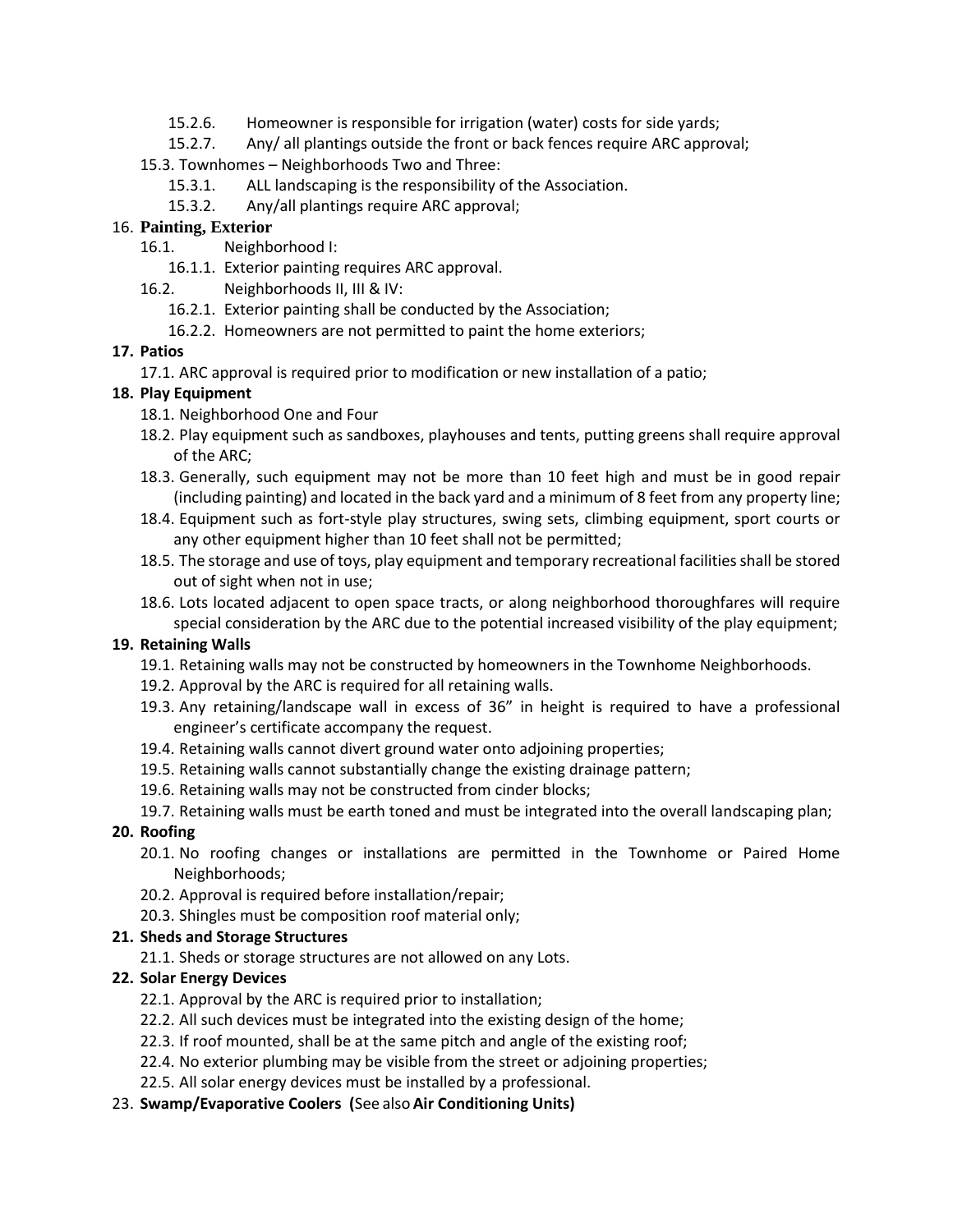- 23.1. Approval by the ARC is required for all neighborhoods.
- 23.2. Ground-mounted equipment must be installed in your rear or side yard and every effort should be made to locate it away from your neighbors' bedroom and living areas;
- 23.3. Rooftop units and window-mounted equipment are not permitted;
- 23.4. The ARC may require screen fencing or landscaping to camouflage the unit.

## **24. Water Features**

- 24.1. Water features are not permitted in Townhome Neighborhoods;
- 24.2. Approval by the ARC is required;
- 24.3. Water features must be consistent with your yard and must be integrated into the overall landscape plan;
- 24.4. Proximity to a neighbor's living space will be taken into account by the ARC when considering such a request;
- 24.5. Water features will only be permitted in the backyard;

#### **25. Windows and Coverings**

- 25.1. Window replacement requires ARC approval;
- 25.2. Reflective glass and reflective window tinting are not permitted;
- 25.3. No temporary window coverings are permitted;

( signatures on following page )